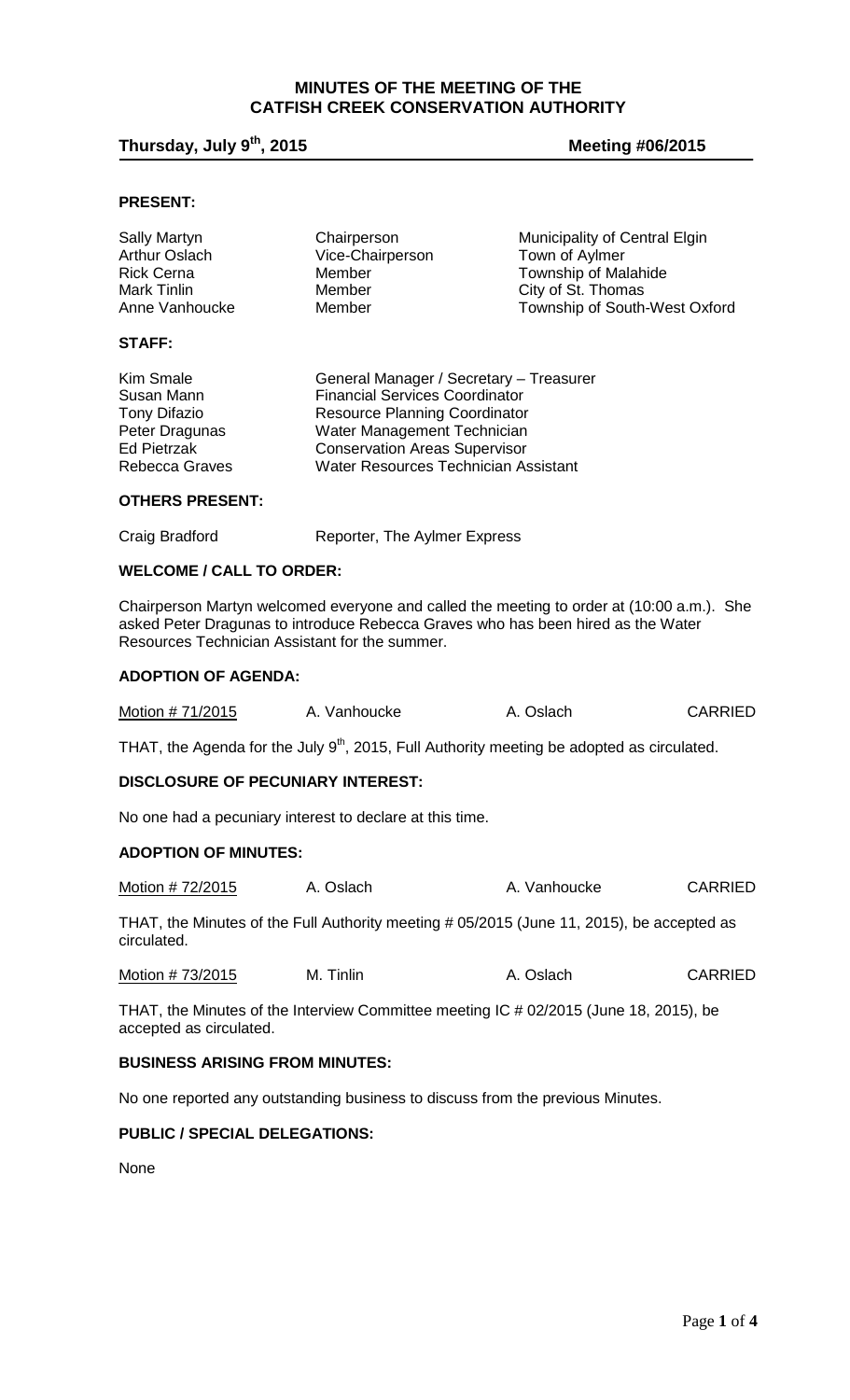# **REPORTS:**

|                                                                                                                                                            | Report FA 29/2015 – Monthly Staff Reports, was presented, discussed, and resolved.                                                                                              |              |                |
|------------------------------------------------------------------------------------------------------------------------------------------------------------|---------------------------------------------------------------------------------------------------------------------------------------------------------------------------------|--------------|----------------|
| Motion # 74/2015                                                                                                                                           | A. Vanhoucke                                                                                                                                                                    | A. Oslach    | <b>CARRIED</b> |
|                                                                                                                                                            | THAT, Staff Reports for the month of June, 2015, be noted and filed.                                                                                                            |              |                |
| discussed, and resolved.                                                                                                                                   | Report FA 30/2015 - June Summary of Revenue and Expenditures, was presented,                                                                                                    |              |                |
| Motion # 75/2015                                                                                                                                           | M. Tinlin                                                                                                                                                                       | A. Vanhoucke | <b>CARRIED</b> |
| THAT, Report FA 30/2015, be noted and filed.                                                                                                               |                                                                                                                                                                                 |              |                |
|                                                                                                                                                            | Report FA 31/2015 – Accounts Payable, was presented, discussed, and resolved.                                                                                                   |              |                |
| Motion # 76/2015                                                                                                                                           | M. Tinlin                                                                                                                                                                       | A. Oslach    | <b>CARRIED</b> |
| Report FA 31/2015.                                                                                                                                         | THAT, Accounts Payable totaling \$91,947.69, be approved for payment as presented in                                                                                            |              |                |
|                                                                                                                                                            | Report FA 32/2015 - Monthly Plan Review, was presented, discussed, and resolved.                                                                                                |              |                |
| <u>Motion # 77/2015</u>                                                                                                                                    | M. Tinlin                                                                                                                                                                       | A. Vanhoucke | <b>CARRIED</b> |
| June, 2015.                                                                                                                                                | THAT, the Full Authority approve the Monthly Plan Review Report for the months of May and                                                                                       |              |                |
| and resolved.                                                                                                                                              | Report FA 33/2015 – DFO / CO Memorandum of Understanding, was presented, discussed,                                                                                             |              |                |
| Motion # 78/2015                                                                                                                                           | R. Cerna                                                                                                                                                                        | A. Vanhoucke | <b>CARRIED</b> |
| information at this time.                                                                                                                                  | THAT, the information pertaining to the amendments to the Fisheries Act and Conservation<br>Ontario's Memorandum of Understanding attached to Report FA 33/2015, be received as |              |                |
| resolved.                                                                                                                                                  | Report FA 34/2015 – Conservation Ontario Council Meeting, was presented, discussed, and                                                                                         |              |                |
| Motion # 79/2015                                                                                                                                           | R. Cerna                                                                                                                                                                        | A. Oslach    | <b>CARRIED</b> |
|                                                                                                                                                            | THAT, Report FA 34/2015, be received as information at this time.                                                                                                               |              |                |
|                                                                                                                                                            | Report FA 35/2015 – August Full Authority Meeting, was presented, discussed, and resolved.                                                                                      |              |                |
| Motion # 80/2015                                                                                                                                           | A. Vanhoucke                                                                                                                                                                    | A. Oslach    | <b>CARRIED</b> |
| THAT, the Chairperson, Vice-Chairperson and the General Manager / Secretary-Treasurer be<br>authorized to discharge the Accounts Payable for August, 2015. |                                                                                                                                                                                 |              |                |
| and resolved.                                                                                                                                              | Report FA 36 /2015 - Catfish Creek Low Water Response Team, was presented, discussed,                                                                                           |              |                |
| Motion # 81/2015                                                                                                                                           | R. Cerna                                                                                                                                                                        | A. Vanhoucke | <b>CARRIED</b> |
| $23^{rd}$ , 2015, be received as information at this time.                                                                                                 | THAT, the Minutes of the Catfish Creek Low Water Response Team meeting held on June                                                                                             |              |                |
| resolved.                                                                                                                                                  | Report FA 37/2015 – Catfish Creek Channel Sounding, was presented, discussed, and                                                                                               |              |                |
| Motion # 82/2015                                                                                                                                           | A. Oslach                                                                                                                                                                       | A. Vanhoucke | <b>CARRIED</b> |
|                                                                                                                                                            | THAT the channel sounding observations described in Report FA 37/2015 he received as                                                                                            |              |                |

THAT, the channel sounding observations described in Report FA 37/2015, be received as information at this time.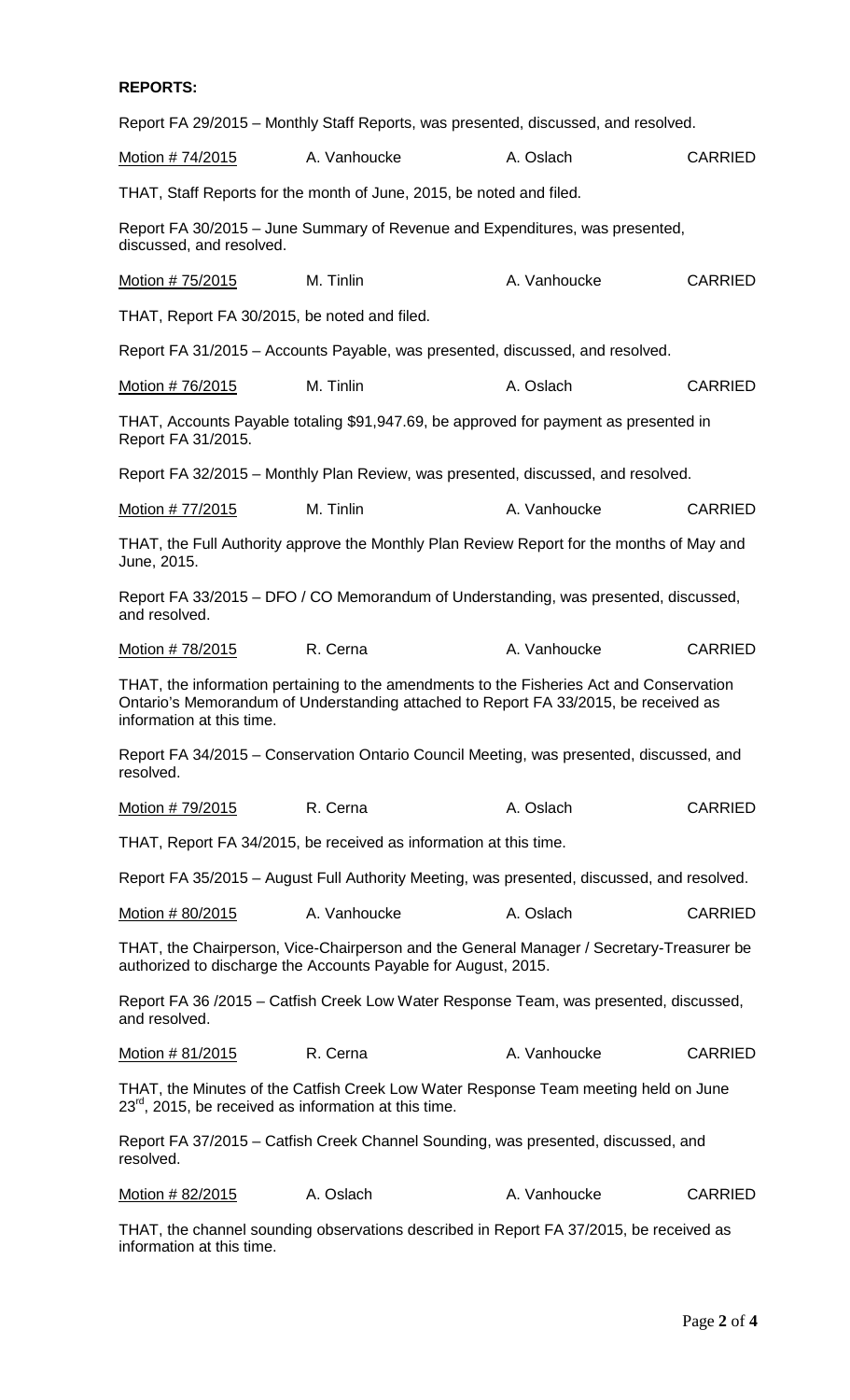### **GENERAL MANAGER / SECRETARY-TREASURER'S REPORT:**

a) Section 39 Transfer Payments:

The members were advised that the CCCA recently received its 2015-2016 Section 39 Flood / Erosion Control and Hazard Prevention Operation Grant from the Ministry of Natural Resources and Forestry in the amount of \$79,835.00.

b) Adventure Expeditions and Interpretive Leadership Program:

The General Manager / Secretary – Treasurer circulated a brochure describing a new post-secondary program being offered at the Fanshawe College Simcoe / Norfolk Regional Campus. The Adventure Expeditions and Interpretive Leadership Program is completed in 16 months and students will learn training and practical skills for the ecotourism industry.

c) Doors Open East Elgin:

The Township of Malahide, Town of Aylmer and the Municipality of Bayham will be showcasing some of their most noteworthy attractions on July 11<sup>th</sup> for Doors Open East Elgin. One of the stops includes the Springwater Conservation Area.

d) Elgin Clean Water Program:

The Kettle Creek Conservation Authority recently approached the County of Elgin about providing some funding for the Elgin Clean Water Program. County Council agreed to consider providing \$40,000.00 in annual new funding for the program starting in 2016. Sixty (60) water-quality improvement projects have been completed across Elgin County since 2012.

# **UNFINISHED BUSINESS:**

None

# **CHAIRPERSON'S / BOARD MEMBER'S REPORT:**

Chairperson Martyn mentioned that the west breakwater at the Port Stanley Harbour is undergoing major repairs and that the new boat ramp has been installed and is now officially open for the public to use.

Vice-Chairperson Oslach noted that the Royal Canadian Legion in Aylmer will be hosting a free barbecue on July 11<sup>th</sup> from noon to 4:00 p.m. as part of Doors Open East Elgin.

Member Tinlin advised the members of the Nostalgia Nights event being held in downtown St. Thomas on July  $11<sup>th</sup>$  from 2:00 p.m. – 9:00 p.m.

# **NOTICE OF MOTIONS / NEW BUSINESS:**

None

# **CORRESPONDENCE:**

- a) Not Copied:
	- Correspondence Register for June 1-30, 2015.
- b) Copied:
	- Craig Ashbaugh a copy of a letter to the Minister of the Environment and Climate Change announcing his resignation as the Chair of the Lake Erie Region Source Protection Committee effective December 31, 2015.
	- Wayne Kentner an e-mail complimenting the staff at Springwater for their assistance during the recent Extreme Elgin event.